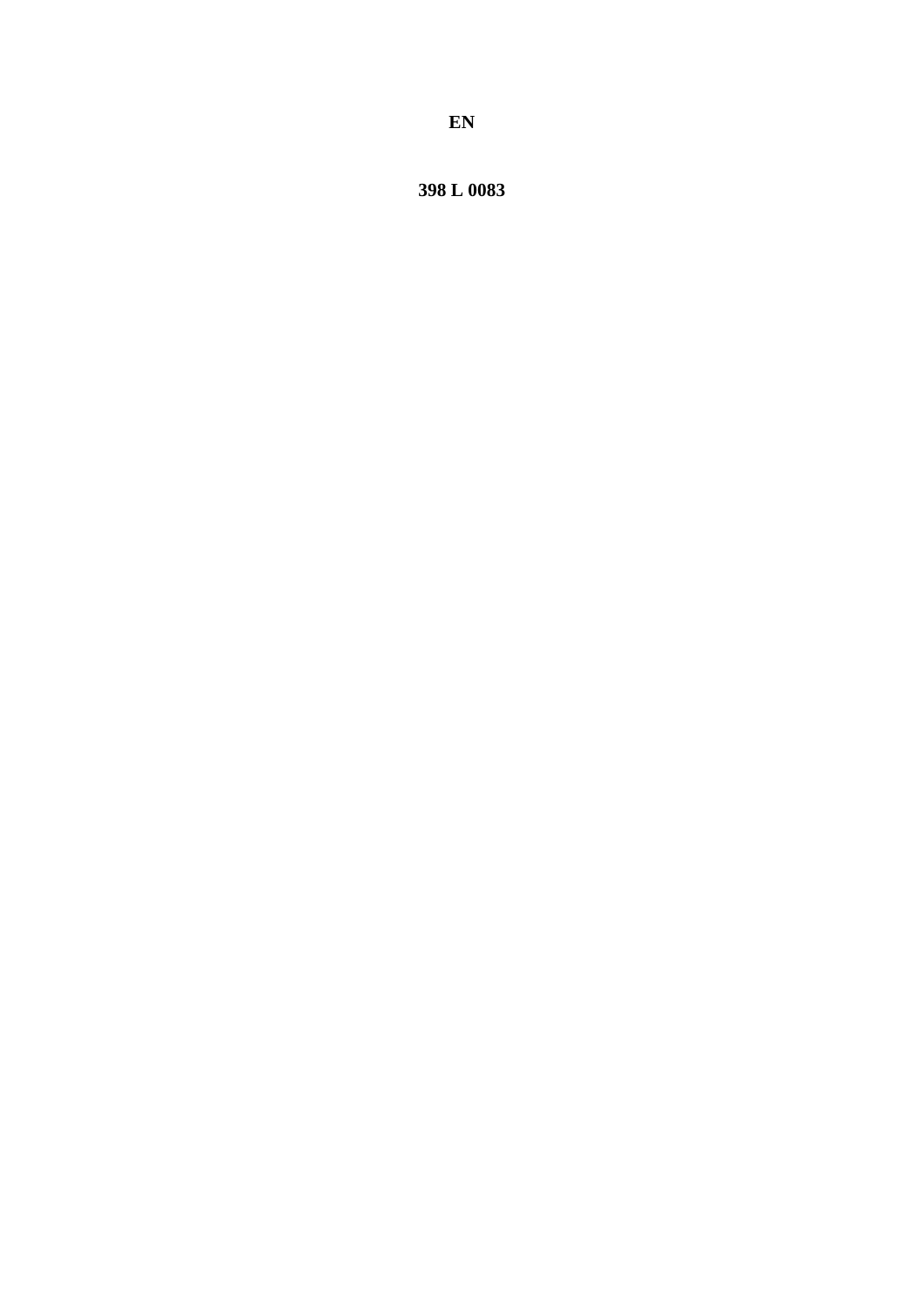# **DECISION OF THE EEA JOINT COMMITTEE No 7/2001**

## **of 31 January 2001**

# **amending Annex XX (Environment) to the EEA Agreement**

#### THE EEA JOINT COMMITTEE,

Having regard to the Agreement on the European Economic Area, as amended by the Protocol adjusting the Agreement on the European Economic Area, hereinafter referred to as 'the Agreement', and in particular Article 98 thereof,

Whereas:

- (1) Annex XX to the Agreement was amended by Decision of the EEA Joint Committee No [1](#page-1-0)52/1999 of 5 November 1999<sup>1</sup>.
- (2) Council Directive 98/83/EC of 3 November 1998 on the quality of water intended for human consumption<sup>2</sup> is to be incorporated into the Agreement,

HAS DECIDED AS FOLLOWS:

# *Article 1*

The following point shall be inserted after point 7 (Council Directive 80/778/EEC) in Annex XX to the Agreement:

'7a. **398 L 0083**: Council Directive 98/83/EC of 3 November 1998 on the quality of water intended for human consumption (OJ L 330, 5.12.1998, p. 32).'

 $1$  OJ L 15, 18.1.2001, p. 53.

<span id="page-1-0"></span> $^{2}$  OJ L 330, 5.12.1998, p. 32.